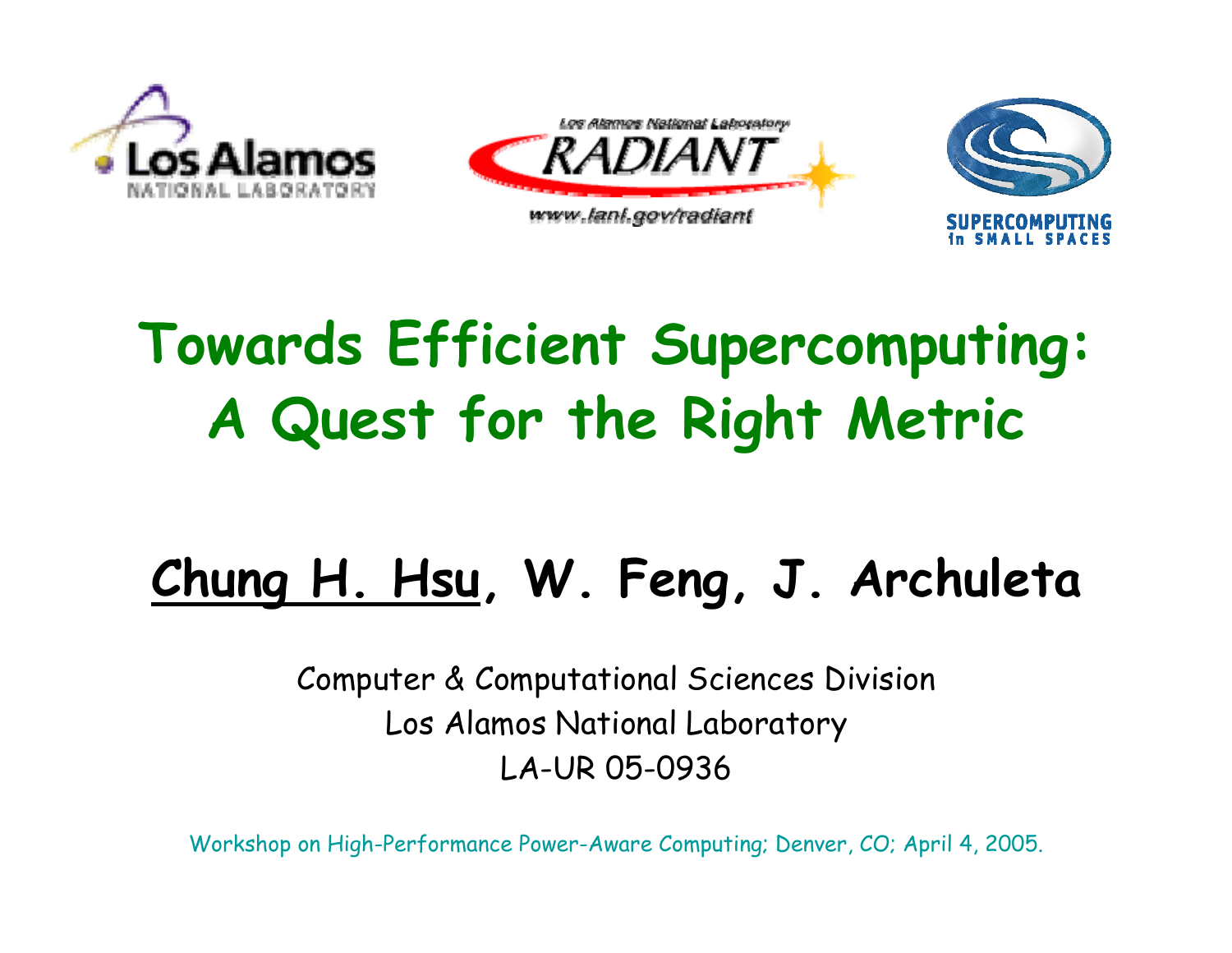

# **The ratio of the useful output to the input in any system. [The American Heritage Dictionary**

**of the English Language, 4th Edition**]

- Performance/1
- m. Performance/\$
- Performance/watt
- **Performance/ft<sup>2</sup>**
- $-$  GB/ft<sup>2</sup>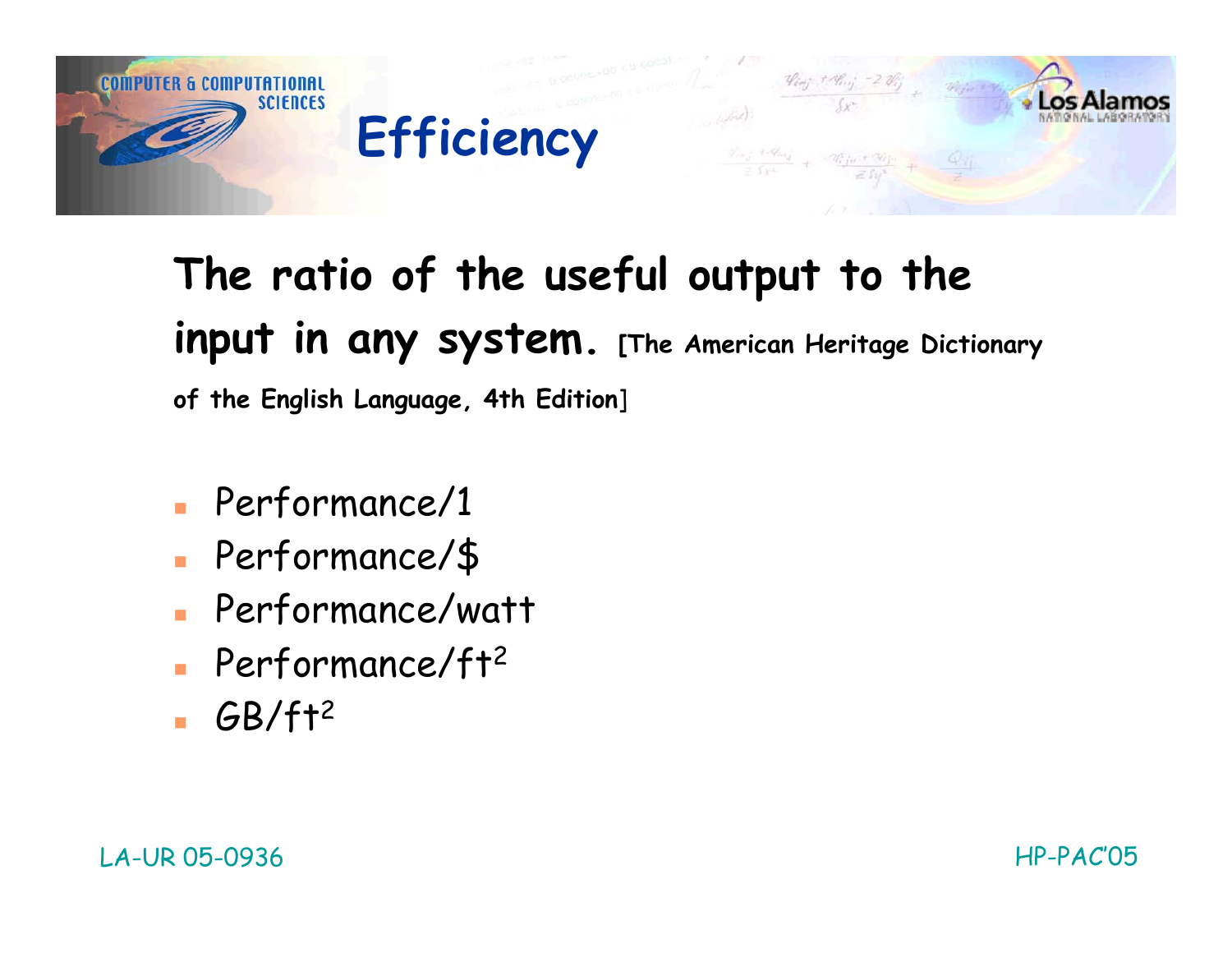



Source: Fred Pollack, Intel. New Microprocessor Challenges in the Coming Generations of CMOS Technologies, MICRO32 and Transmeta

LA-UR 05-0936 HP-PAC'05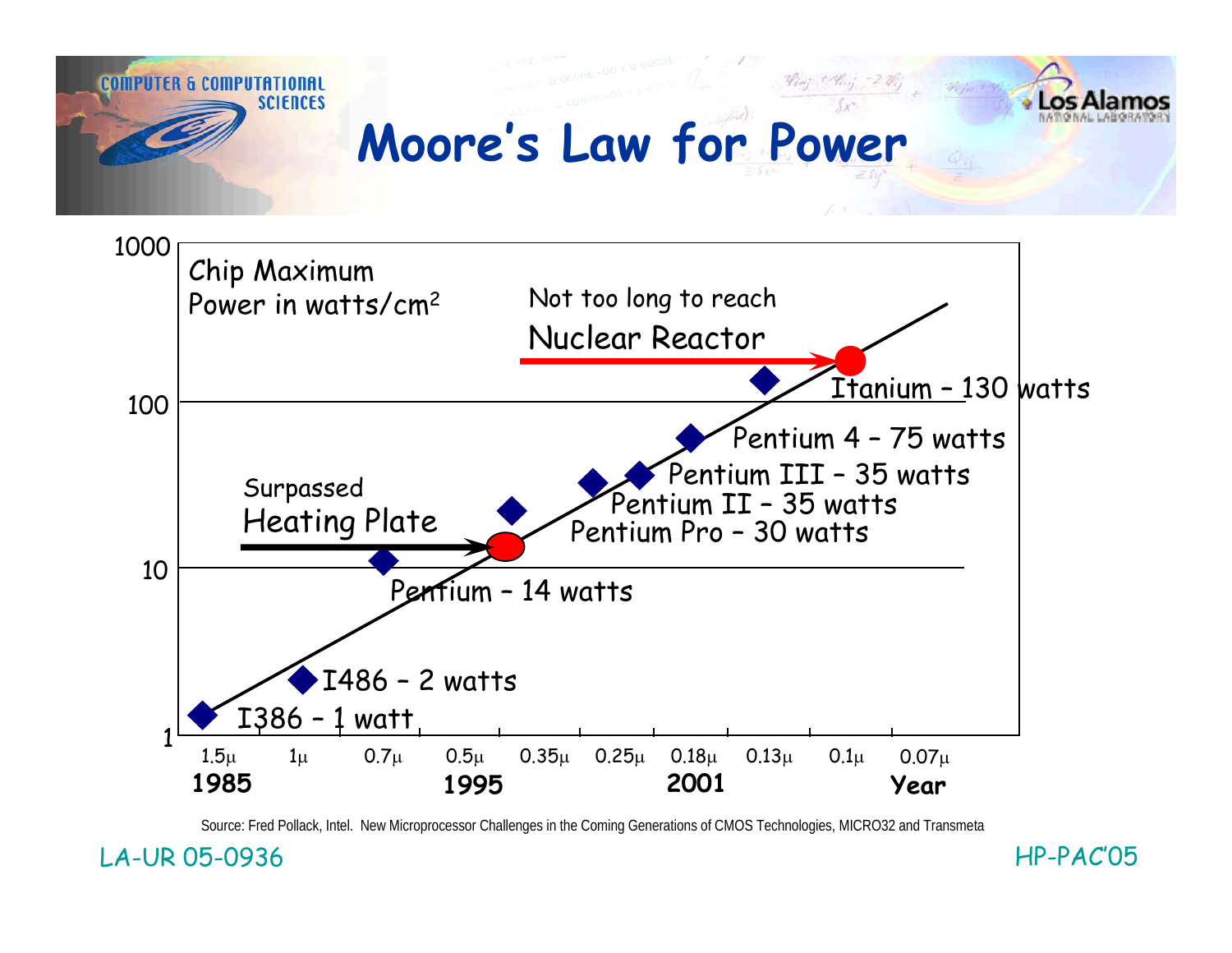

### **What metric should one use to evaluate how efficiently a given system delivers useful output?**

| Machine                                    | Green<br>Destiny+ | Earth<br>Simulator |
|--------------------------------------------|-------------------|--------------------|
| Year                                       | 2002              | 2002               |
| <b>LINPACK Performance (Gflops)</b>        | <i>101</i>        | 35,860             |
| Cost efficiency (\$/Mflop)                 | 3.35              | 11.15              |
| Space efficiency (Mflops/ft <sup>2</sup> ) | 16,833            | 1,041              |
| Power efficiency (Mflops/watt)             | 20.20             | 5.13               |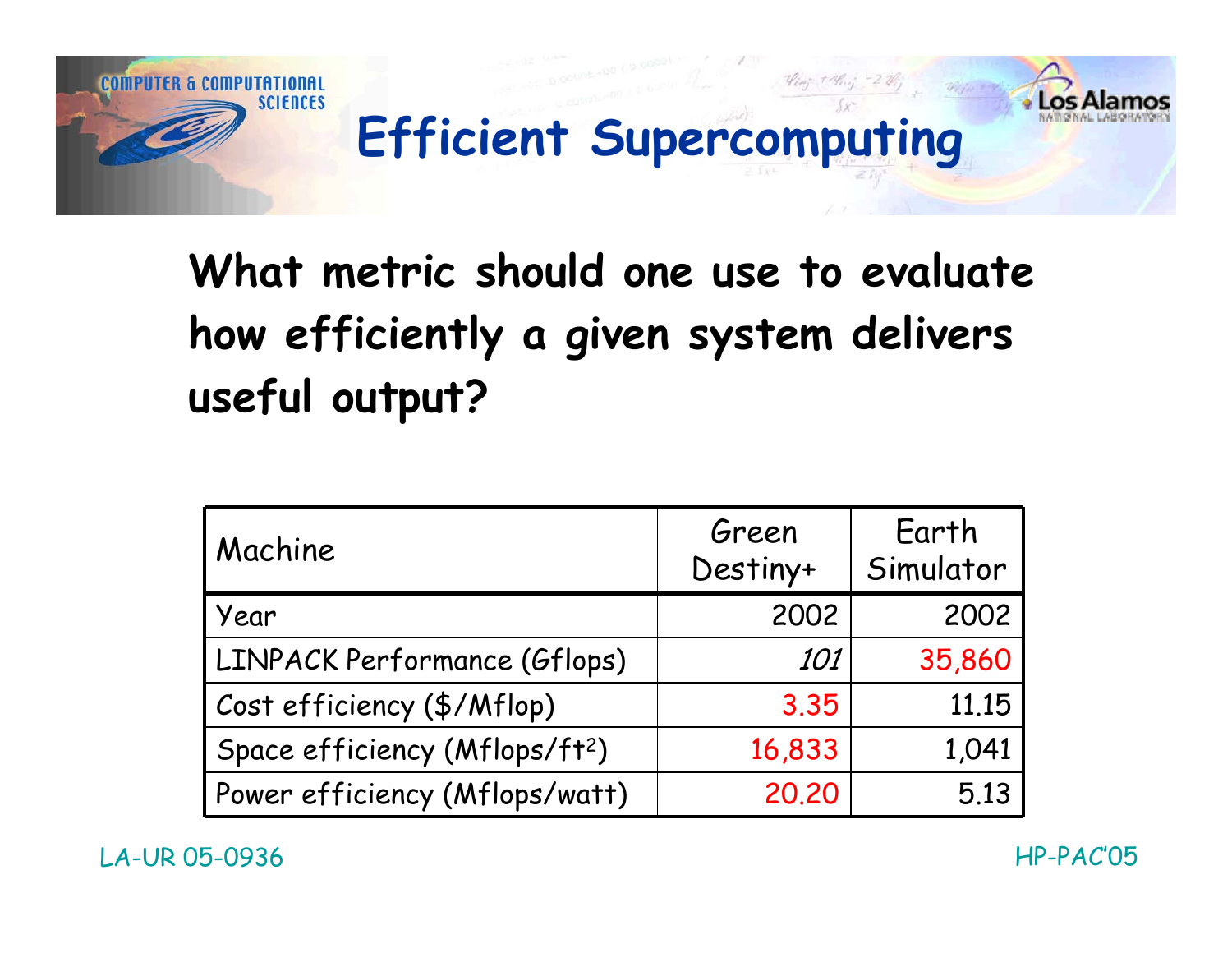

**What metric should one use to evaluate how efficiently a given system delivers useful output?**

**Disclaimer: This presentation raises more questions than it answers.**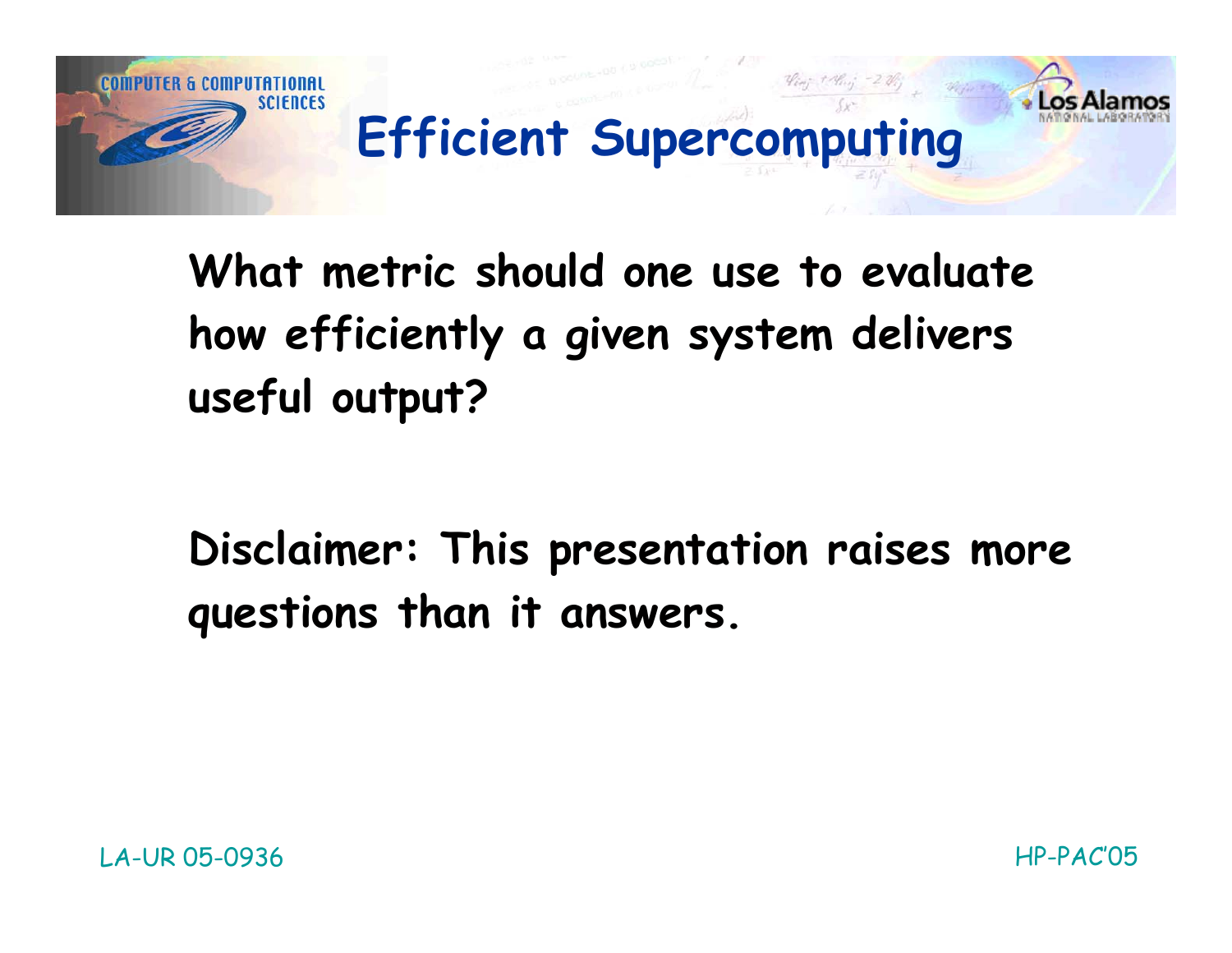

- П **Optimize performance and power simultaneously**
- **Use existing metrics**
- **Devise new metrics**
- **Summarize**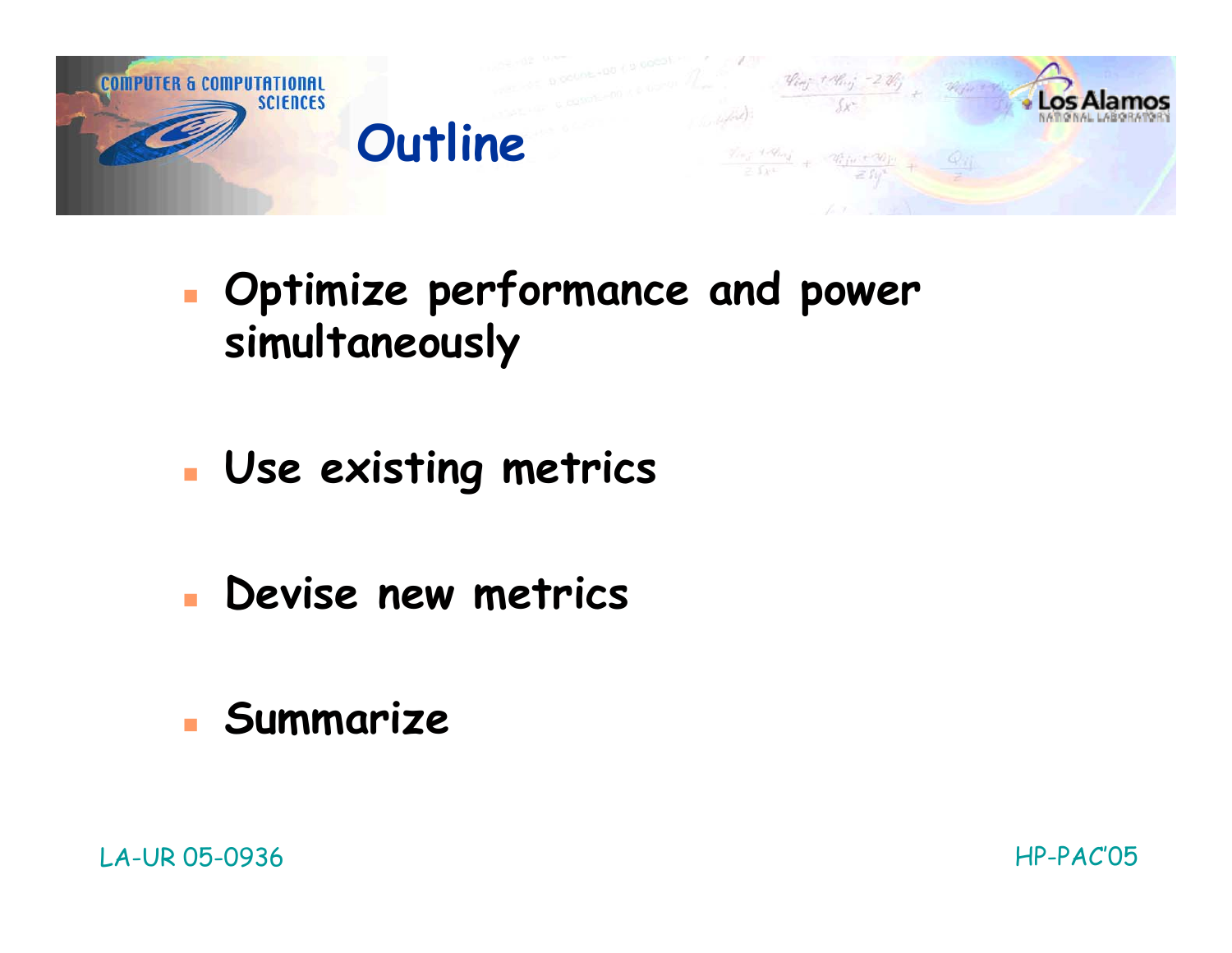

- $\mathcal{L}_{\mathcal{A}}$  Optimize performance alone may consume too much power
- **Deparative power alone** can be done thru lower performance
- $\mathbf{r}$ Optimize both simultaneously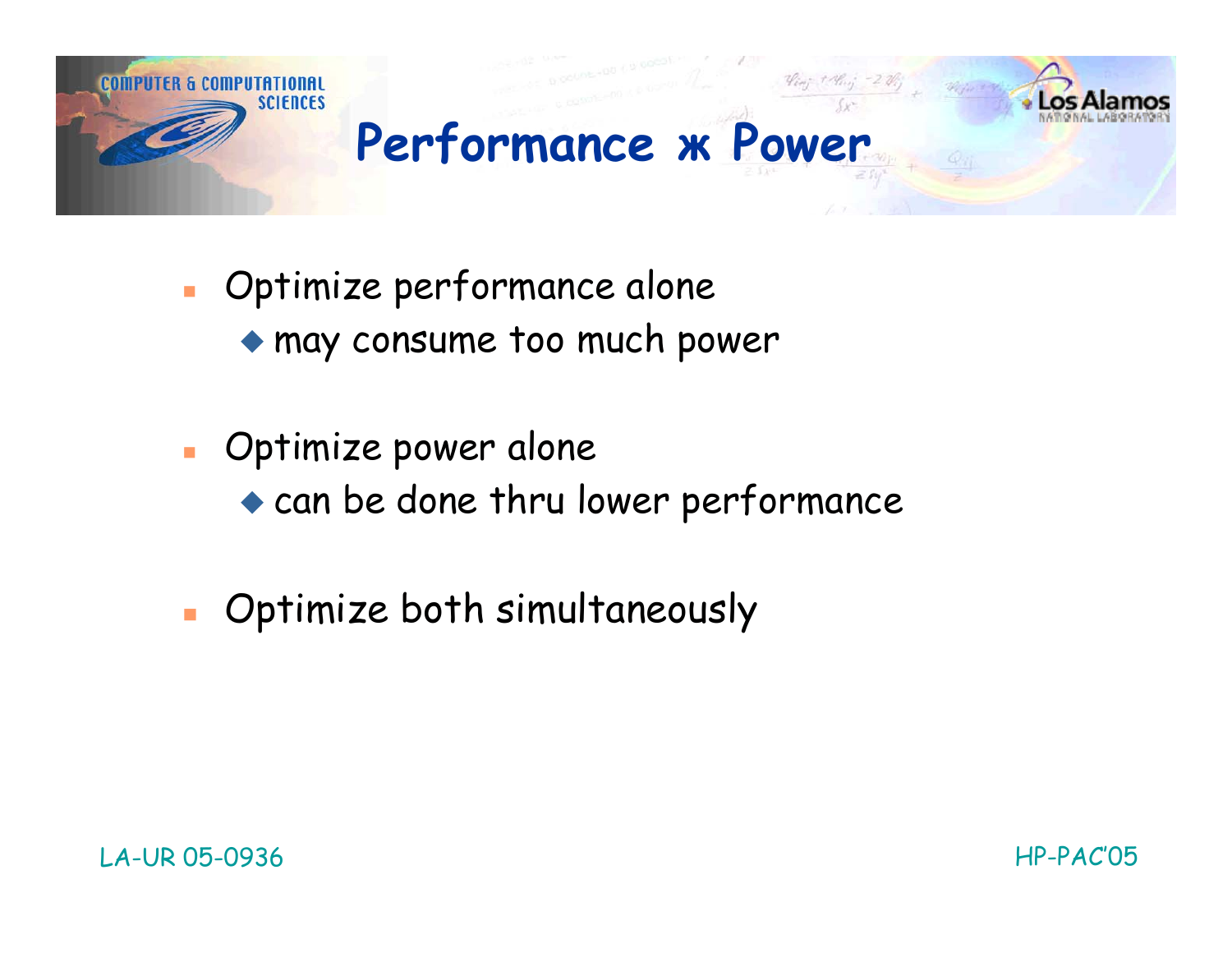

- **Product form:** 
	- Performancen/Power ◆ SPEC<sup>2</sup>/W, MIPS<sup>2</sup>/W, FLOPS<sup>2</sup>/W processor design
- Sum form:
	- c1 \* AccessTime + c2 \* Power CACTI (Cache Timing, Power, & Area Ratio)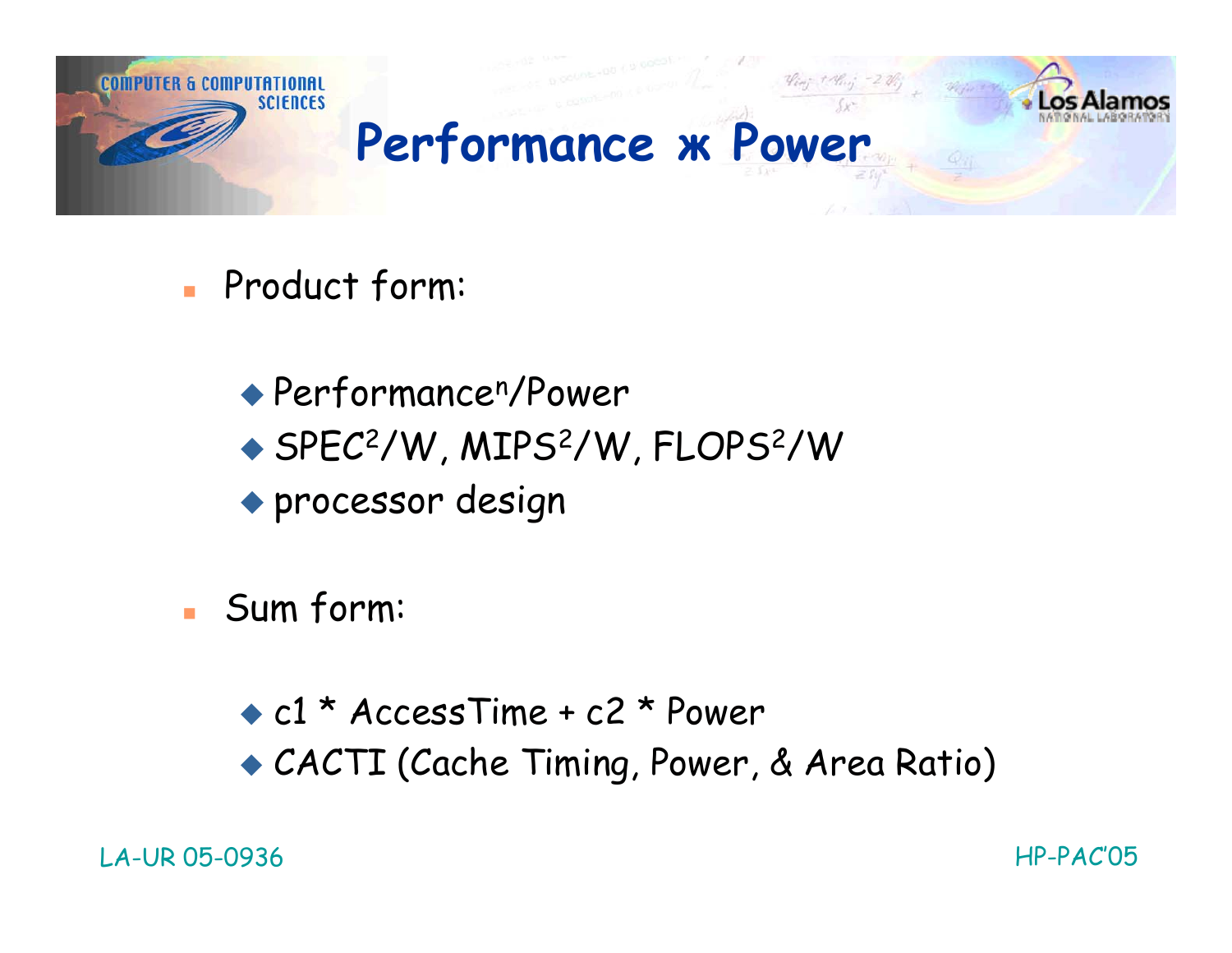

Besides SPECn/W, MIPSn/W, FLOPSn/W

 $\triangle$  ED<sup>n</sup> form: PDP, EDP, ED<sup>2</sup>P

- Narrower gap between processor designs when using SPEC<sup>2</sup>/W or SPEC<sup>2</sup>/WA<sup>2</sup> [JSSC'96]
- ◆ SPEC<sup>2</sup>/W or SPEC<sup>3</sup>/W for high-end and SPEC/W for low-end [Micro 2000]
- Energy complexity of computation [IPL 2001]
- ◆ An elusive metric [WCED 2003]
- For HPC
	- Biased towards massively parallelism
	- ♦ Loose control in performance loss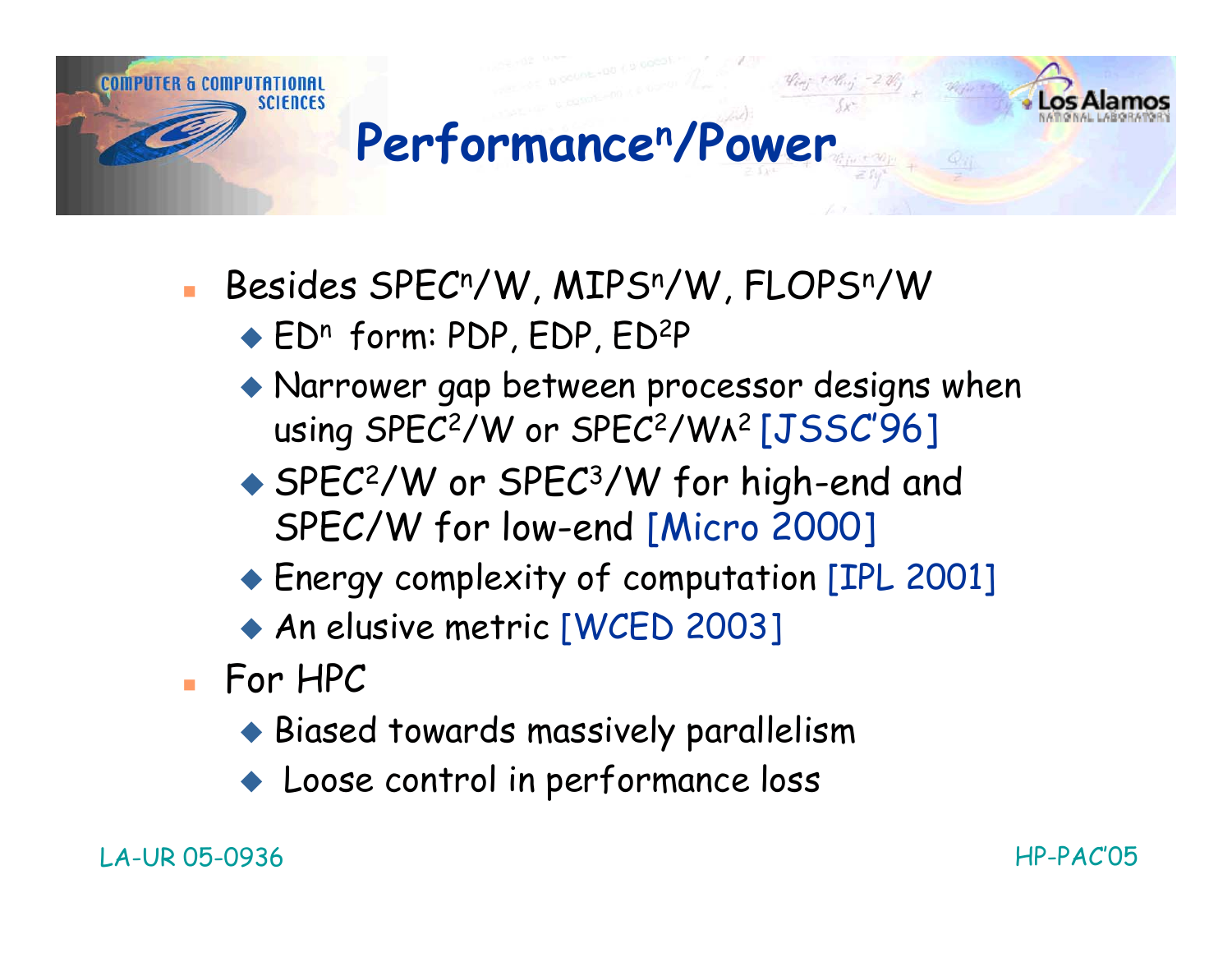

 $\overline{\phantom{a}}$ Biased towards massive parallelism



**TFLOPS^2/W**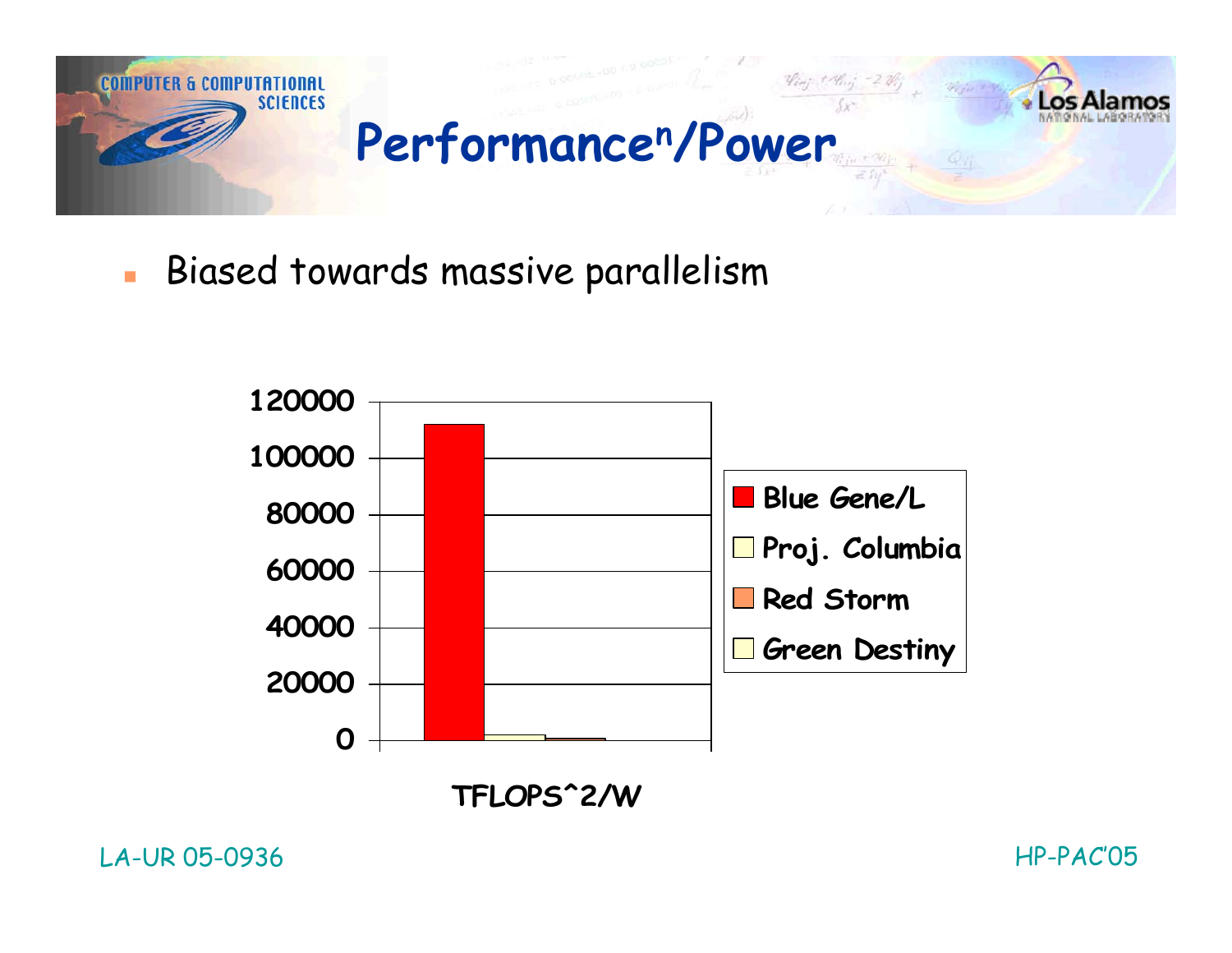

- Ē. Biased towards massive parallelism
	- ◆ Per processor, F MIPS @ P watts
	- Total s processors
	- $\triangle$  MIPS<sup>n</sup>/W = (s \* F)<sup>n</sup>/(s \* P) = s<sup>n-1</sup> \* F<sup>n</sup>/P
	- Performancen/Power/processor will not work
- È. Loose control in performance loss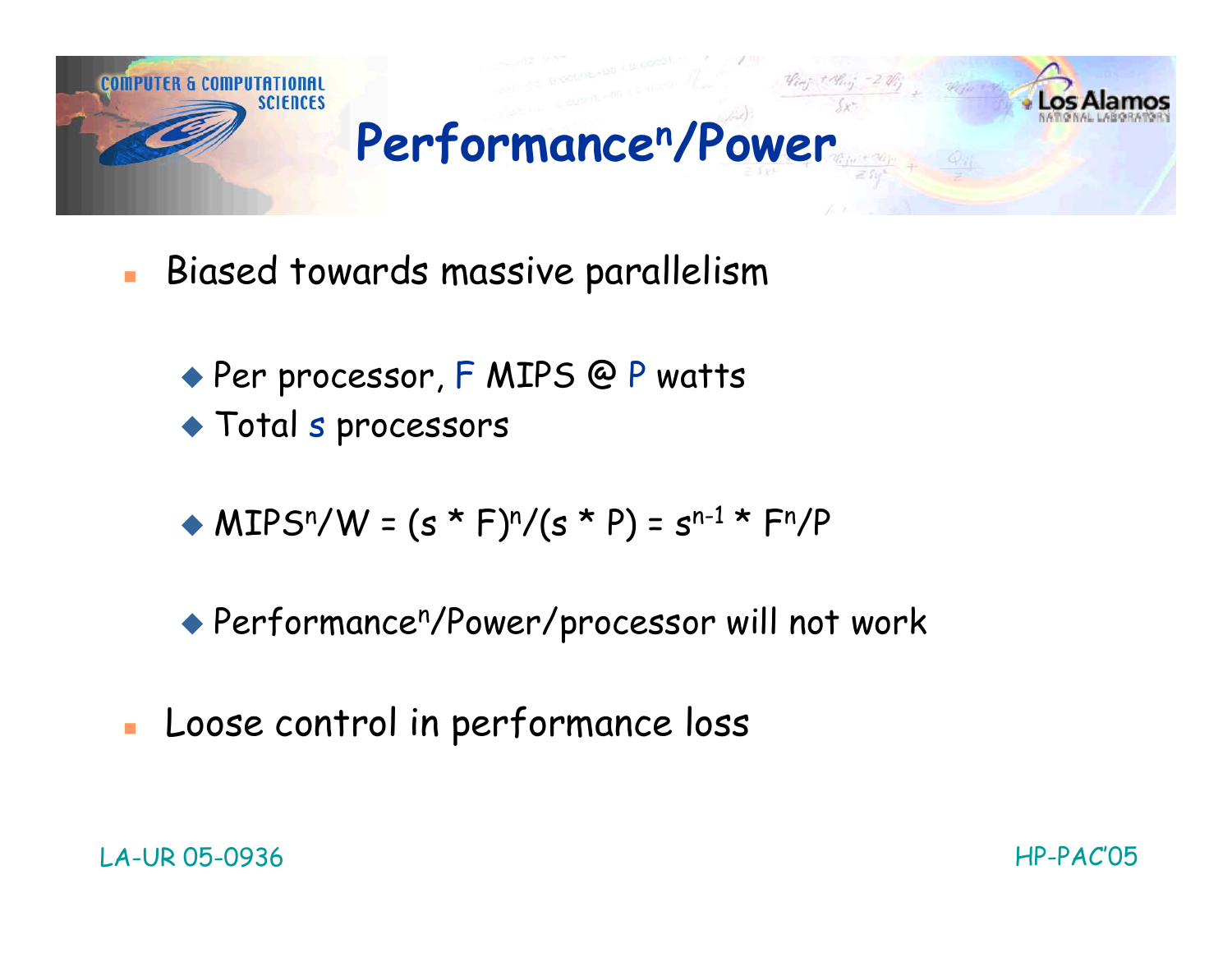

#### Not always true.

| Machine                          | Power | HPL Perf. |
|----------------------------------|-------|-----------|
| 2 x 2P 1-GHz Itanium-2           | 601   |           |
| $1 \times 4$ P 2-GHz Opteron     | 403   |           |
| $12 \times 1$ P 1.2-GHz Efficeon | 185   |           |



Yokogawa WT210 5mA – 26A Sample rate: 20us

#### LA-UR 05-0936 HP-PAC'05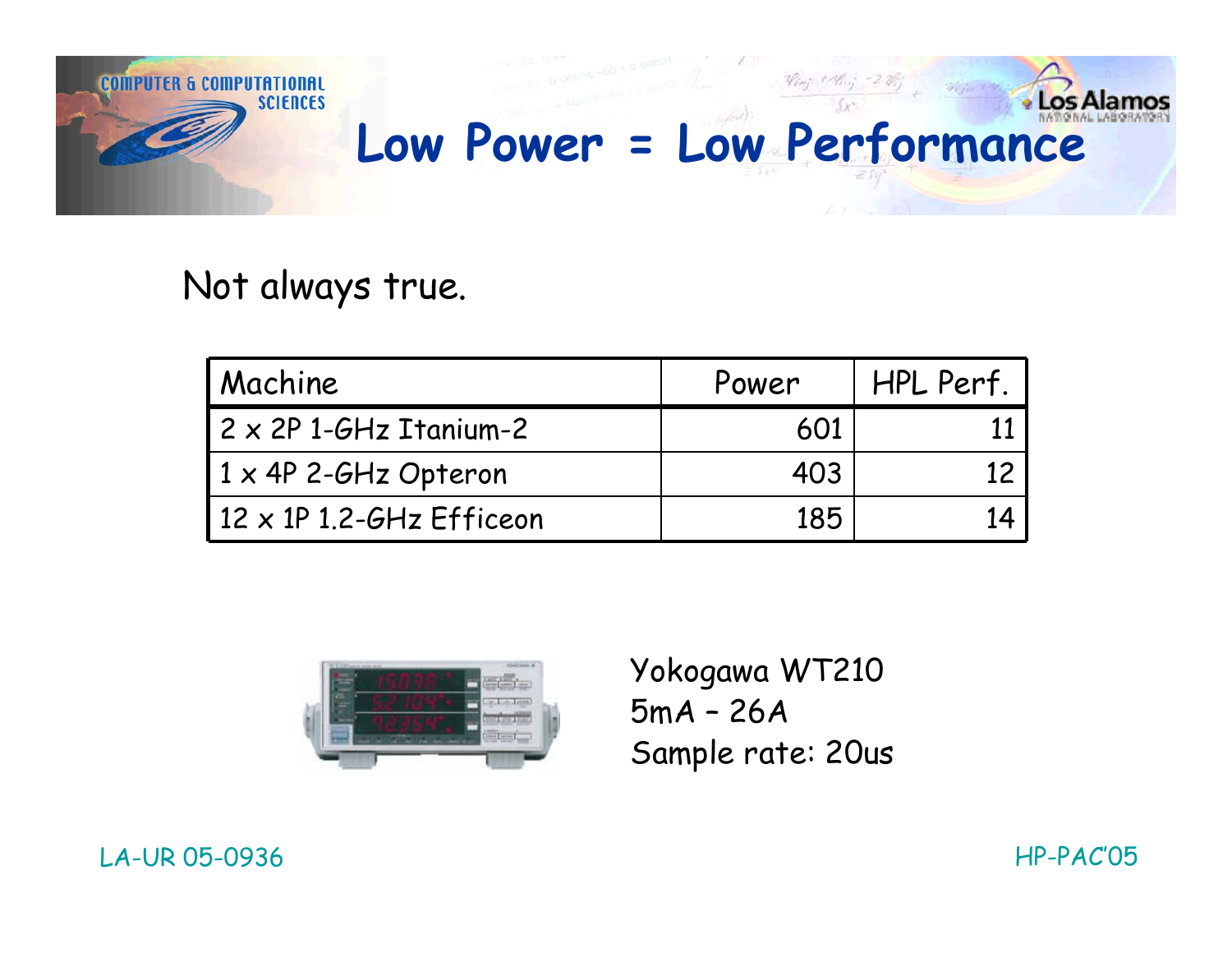

- Throughput (MIPS, MFLOPS)
- Execution Time (seconds, hours)
- Which system resources are stressed?
- The war of means (arithmetic, geometric, …) HPCC lets you decide it yourself
- HPL is a MICRO-benchmark
	- TOP500 list, November 2004
	- ◆ 400 systems ran shorter than 2 hours
	- The longest ran 18 hours.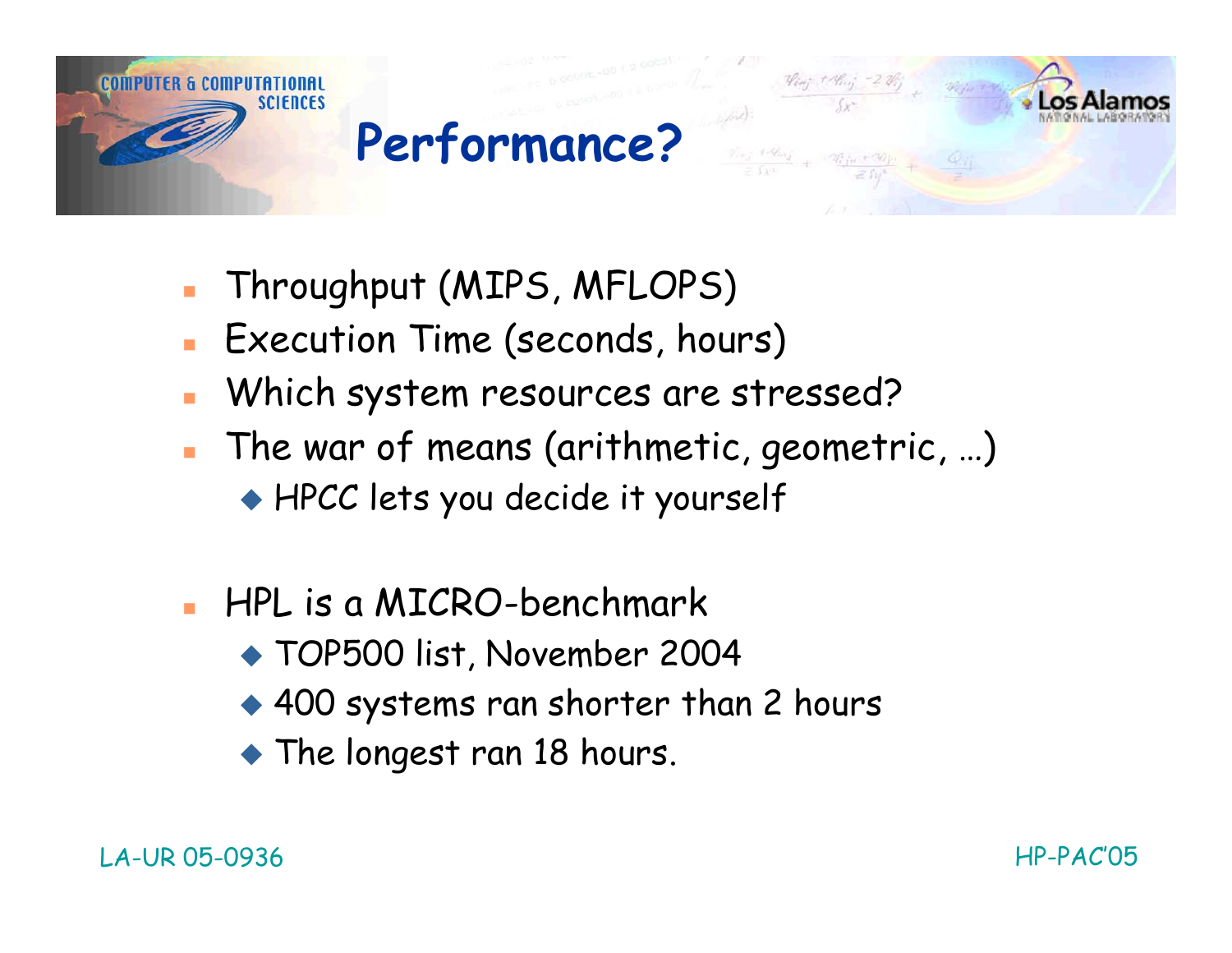

- How to measure Power in HPC ?
- Component or System Power?
	- Monotonically increasing if perf. vs. power
	- U-shape if perf. vs. energy
- **Power, Energy, or Temperature?** 
	- temperature relates to reliability [Queue'03]
	- ◆ temperature ?= average power [Micro 2003]
	- temperature ?= instantaneous power [Micro 2003]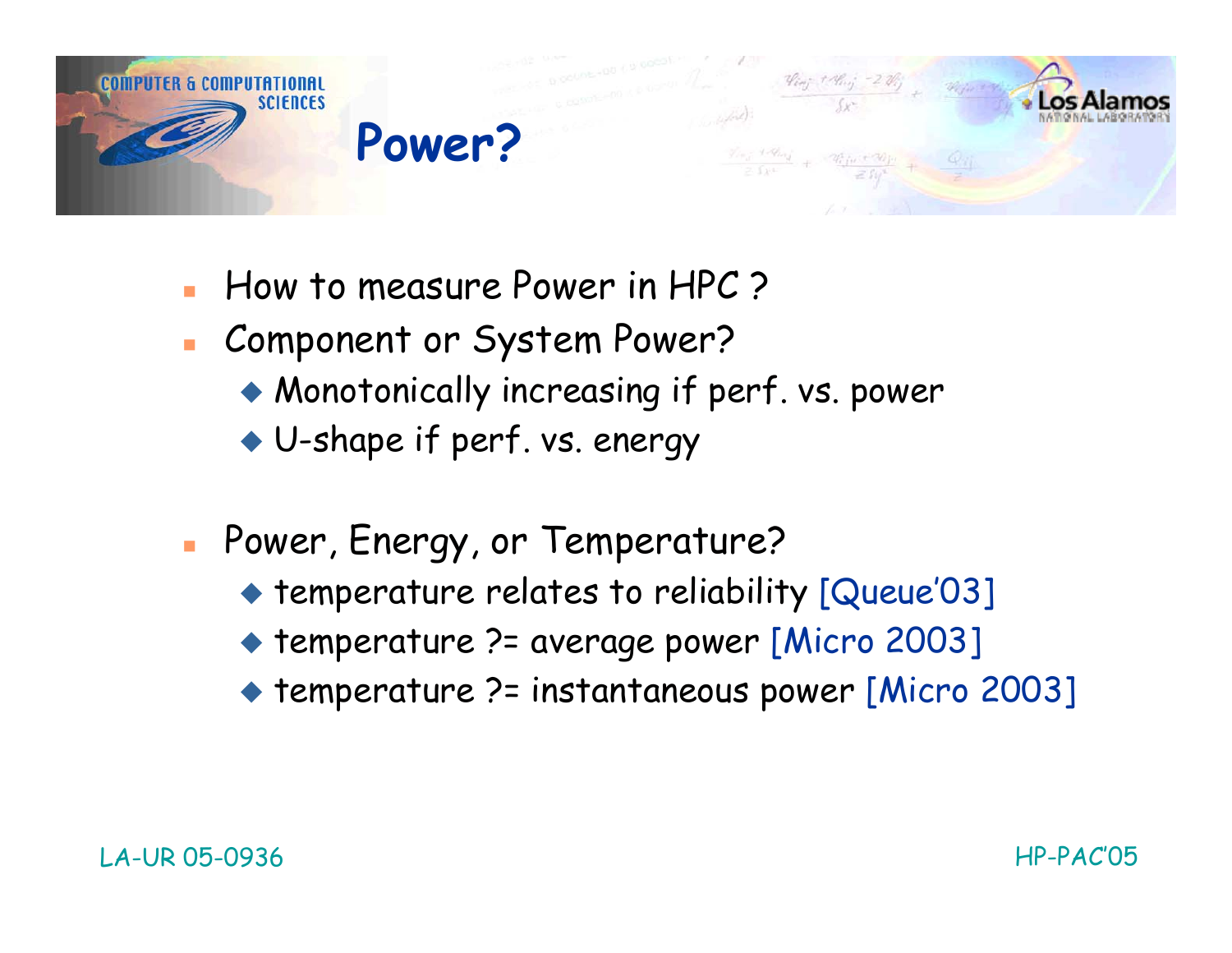



### **Reliability & Availability**

| Systems          | CPUS    | Reliability & Availability                                                                                  |
|------------------|---------|-------------------------------------------------------------------------------------------------------------|
| ASCIQ            | 8,192   | MTBI: 6.5 hrs. 114 unplanned outages/month.<br>HW outage sources: storage, CPU, memory.                     |
| ASCI<br>White    | 8,192   | MTBF: 5 hrs. (2001) and 40 hrs. (2003).<br>HW outage sources: storage, CPU, 3rd-party HW.                   |
| NERSC<br>Seaborg | 6,656   | MTBI: 14 days. MTTR: 3.3 hrs.<br>$\bullet$ SW is the main outage source.<br>Availability: 98.74%.           |
| PSC<br>Lemieux   | 3,016   | <b>MTBI: 9.7 hrs.</b><br>Availability: 98.33%.                                                              |
| Google           | ~15,000 | 20 reboots/day; 2-3% machines replaced/year.<br>HW outage sources: storage, memory.<br>Availability: ~100%. |

MTBI: mean time between interrupts; MTBF: mean time between failures; MTTR: mean time to restore

LA-UR 05-0936 HP-PAC'05

Source: Daniel A. Reed, UNC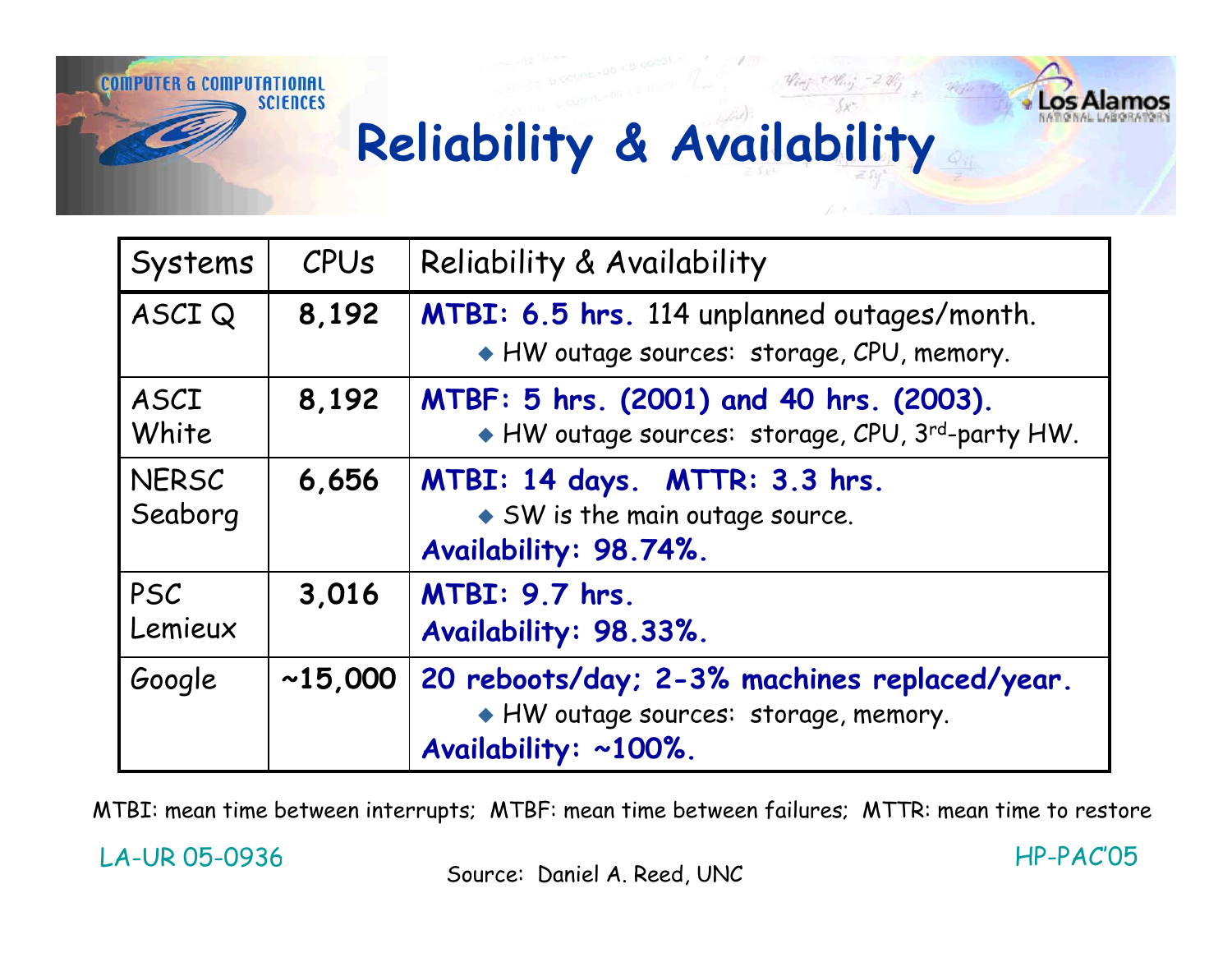

- **Efficiency, Reliability, Availability**
- 5-year Total Cost of Ownership (TCO)
- $TCO = A + E + D$
- $E = $0.1$  kWh \* Power \* 5 years \*  $(1 + 0.5)$
- D = \$1K \* FailureRate \* 5 years
- FailureRate =  $exp(26.6 1/(8.6*10^{-5*}Tcpu))$
- $Tcpu = 273 °K + 45 °C + 0.2 °C/W * Power$

<sup>◆ 1%</sup> failure rate at 100 °C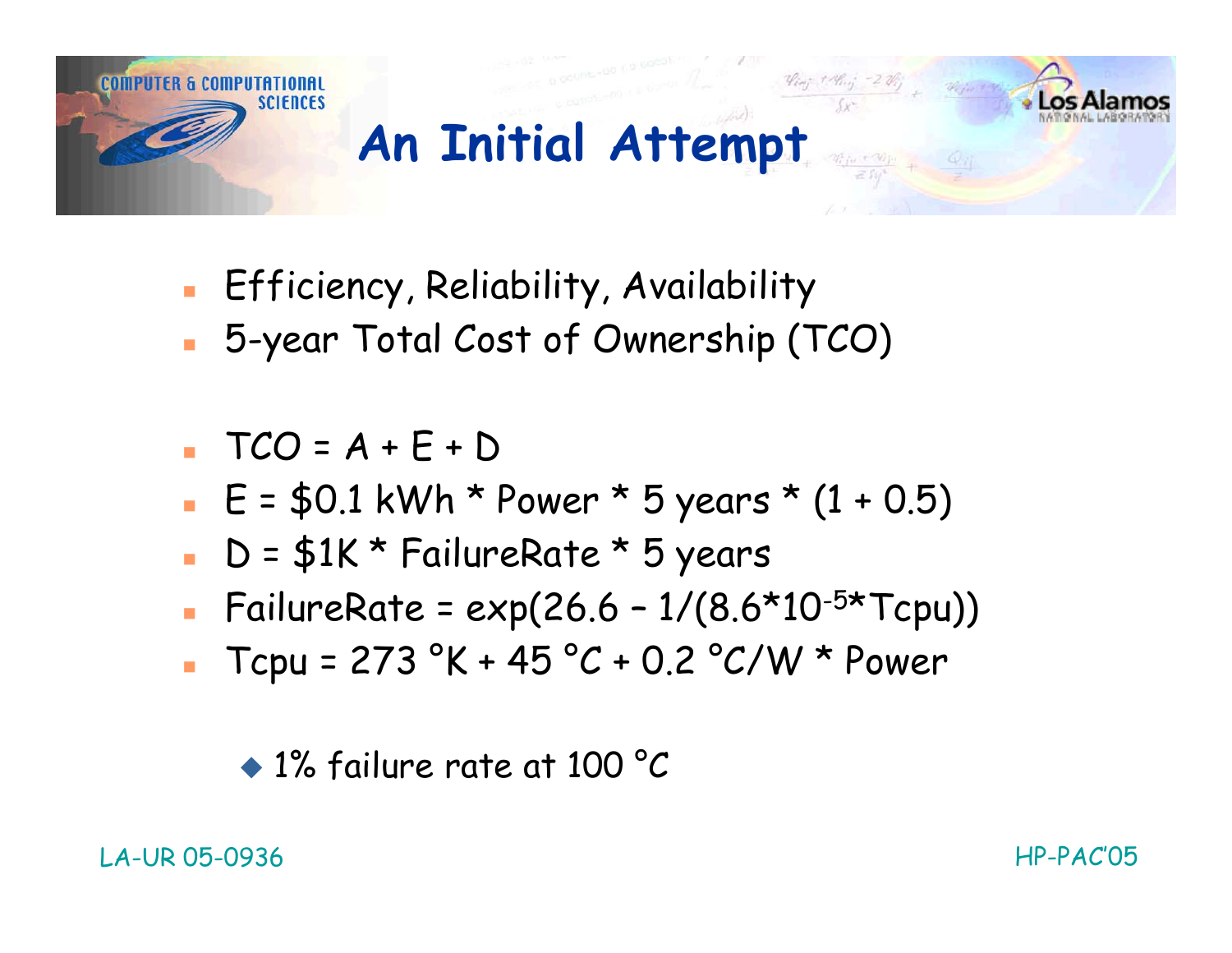

- Current HPC systems are less efficient because of the Moore's law for power consumption.
- Existing ("borrowed") efficiency metrics may not fit power-aware HPC use.
- New factors such as reliability, availability, & productivity need to be factored in.
- We do not know how to relate these factors with H/W characteristics.